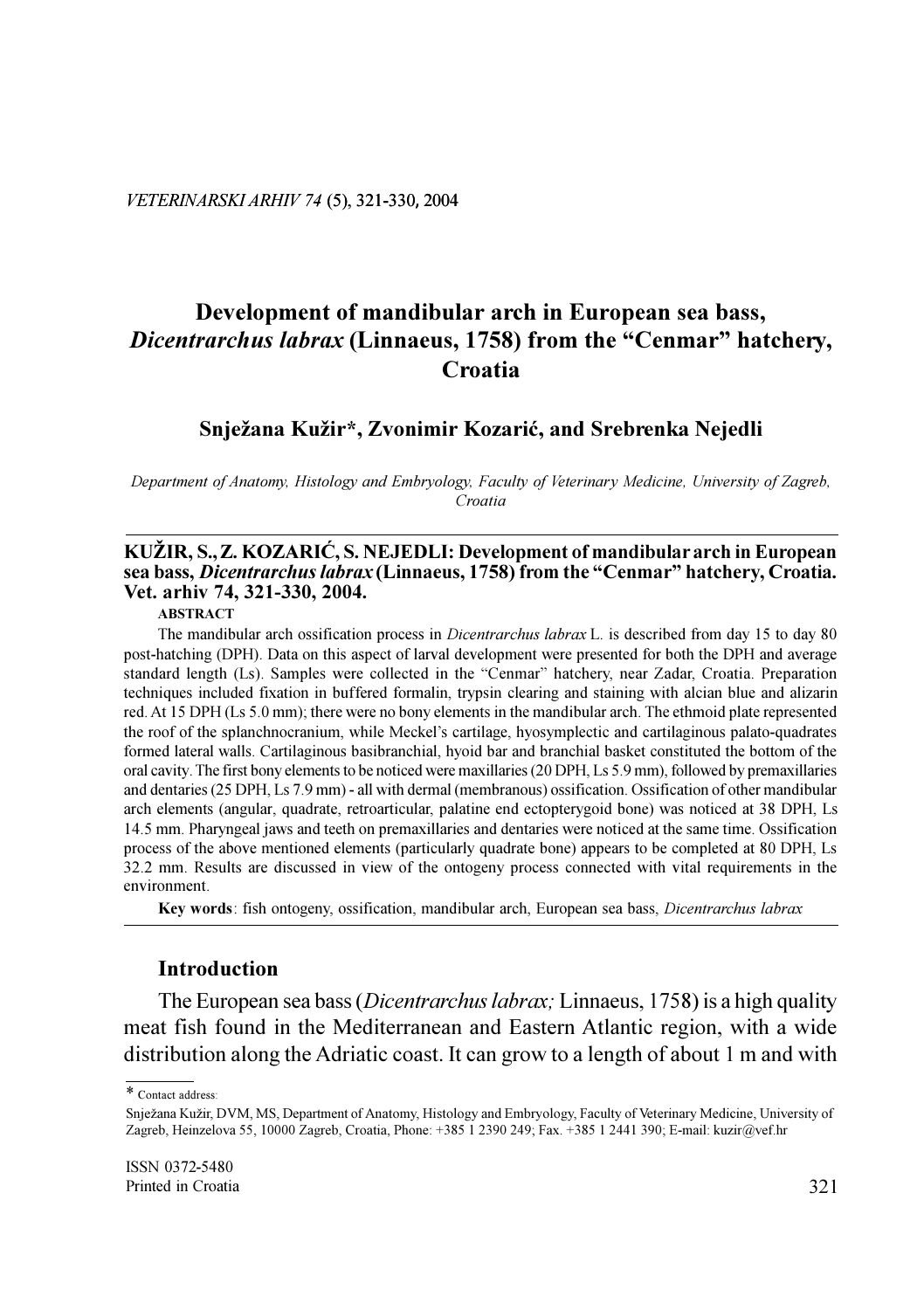a mass of up to 14 kg. Average dimensions:  $30-50$  cm,  $0.50$  kg (MILIŠIĆ, 1994). Estuaries and rivers near the sea, with an abundance of small sea fish, shrimps and human food waste, are their preferred habitats and diet, especially for juveniles. With developments in hatchery and cage culture techniques it became an important commercial mariculture species in the Mediterranean area, including Croatia.

Knowledge of the specific environmental requirements of developmental stages is of primary importance for successful hatching and early larval life. Early espying and reduction of skeletal pathology (KOUMOUNDOUROS et al., 1997; BERALDO et al., 2003) have the same goals. We conclude that there is a need for detailed expertise about ontogenesis and morphology of particular organ systems, primarily skeletal and digestive, because they are closely related in early larval development.

Many studies have focused on post-embryonic development of teleost fish (WAGEMANS et al., 1998; KOUMOUNDOUROS et al., 2000; FAUSTINO and POWER, 2001). A few studies exist which document the development of viscerocranial skeleton with the morphology aspect of feeding and some improvement in feeding ability (MOTEKI, 2002; MOTEKI et al., 2002). One of those papers deals with sea bass postembryonic development of the cephalic skeleton (GLUCKMANN et al., 1999). but none of them concerns the same species in the Adriatic Sea.

Initial stages in skeletal development of the European sea bass (as in other teleosts) were noticed on a number of cephalic elements and are connected with the function of collecting food and the development of the respiratory function. The aim of the present paper is to describe the normal ossification process of Dicentrarchus labrax mandibular arch elements: palatine, maxillary, premaxillary, dentary, angular, retroarticular, and quadrate bone. Material originates from the "Cenmar" hatchery, near Zadar, Croatia This study may be utilised for improvements in sea bass hatching and should contribute to a better understanding of abnormalities eventually present in developmental patterns.

### **Materials and methods**

This study was based on an intensively reared population of *Dicentrarchus labrax*, at the "Cenmar" hatchery, located near Zadar, Croatia. The fry were raised in water ranging in temperature from 14-15  $^{\circ}$ C (at hatching) to 19-20  $^{\circ}$ C (final stage). The hatchery operates a standard technology procedure for oxygen saturation, salinity, nitrite, pH, NH<sub>2</sub>, and photoperiod. Each developmental stage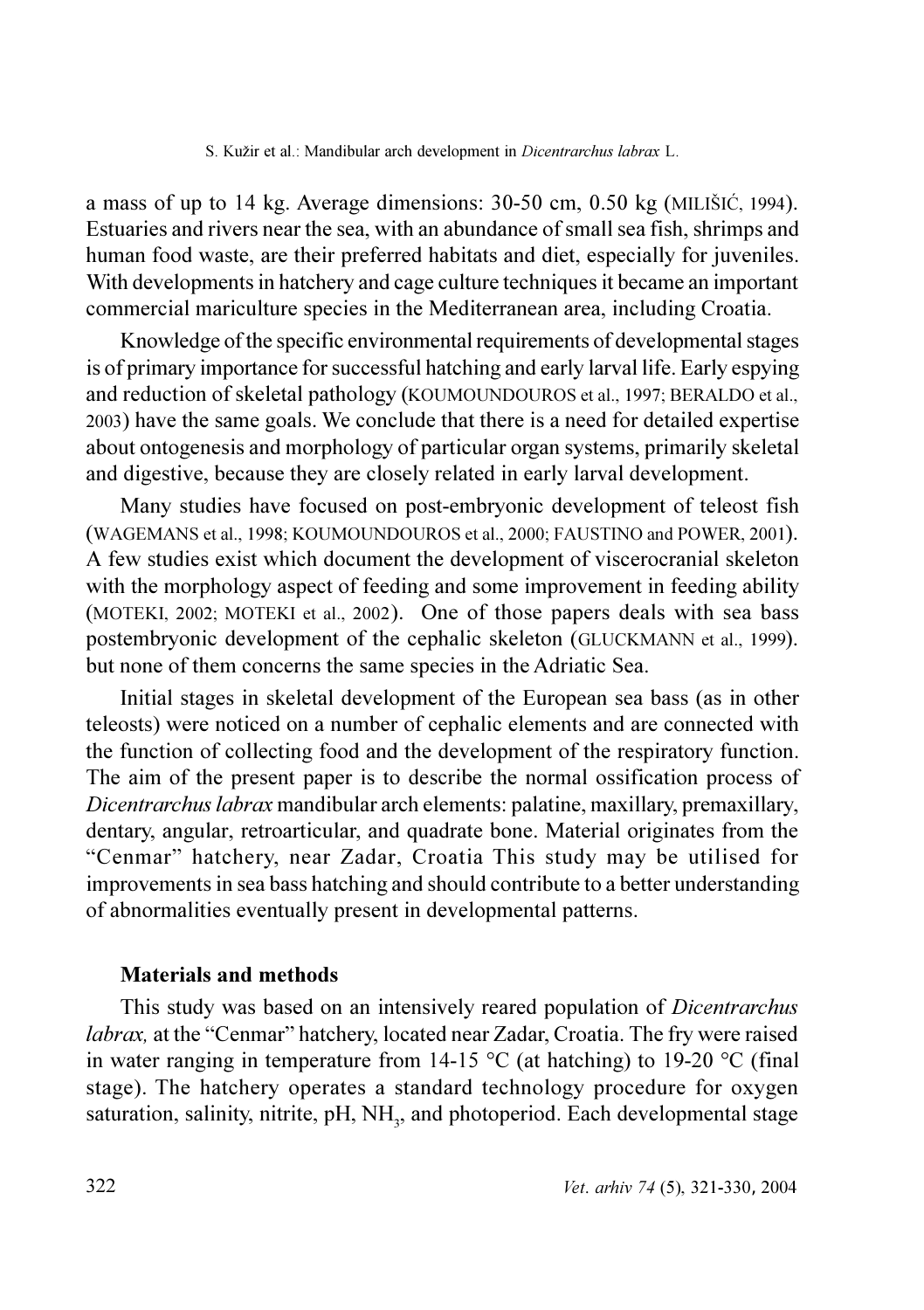received a specific kind of food, with phyto-and zoo-plankton at the beginning (day 5 - day 25 post-hatching - DPH), improved with protein supplement ("Selco<sup>®</sup>"-Inve Aquaculture N. V. Belgium at 26-45 DPH). Starter was introduced at 45-59 DPH, and after 59 DPH fry were supplied with ground fish, at 65 DPH with Copepod nauplii.

European sea bass fry were sampled from 15 to 90 DPH. The specimens were collected every 5 days (15-35 DPH) and, because of the technological possibility, 38, 45, 50, 55, 59, 68, 71, 80, 88 and 90 DPH. Each group was represented with 10 specimens which were fixed in buffered formalin. The DINGERKUS and UHLER (1977) method was used for the staining techniques. Results were clearly apparent: cartilaginous became blue (alcian blue), and bones red (alizarin red). Ontogenesis of mandibular arch elements (with emphasis on palatine, maxillary, premaxillary, dentary, angular, retroarticular and quadrate bone) was observed under Nikon stereoscopic microscope (magnification:  $2\times$  and  $4\times$ ) and Flash Bus FBG computer software. Specimens (10 for each category) were measured and average standard length (Ls) was used for correlation with DPH.

Results will be given, from hatching to older phases. Research commenced on Dicentrarchus labrax skeleton (from the fish osteological collection at the Department of Anatomy, Histology and Embryology, Faculty of Veterinary Medicine, University of Zagreb) and comparison with those of older fry, and subsequently the structures of older fry with those of younger fry.

# **Results**

Dicentrarchus labrax, as with Percomorphi in general, has a tropibasic skull. It is characteristic by trabecular bars joined in trabecula communis and is recognizable by fish heads which are higher than they are wide.

The sequence of mandibular arch element ossification is as follows: Similar as at hatching, 15 DPH, Ls: 5.0 mm (Fig.1), there are no ossified elements in the mandibular arch. Trabecular bars are joined anteriorly, constituting an ethmoid plate. The ethmoid plate represents the roof of the splanch nocranium, while Meckel's cartilage, cartilaginous palato-quadrates and hyosymplectic form lateral walls. The cartilaginous basibranchial, hyoid bar and branchial basket constitute the bottom of the oral cavity. In a few specimens some osteoid foundations of the maxillary bone were present.

S. Kužir et al.: Mandibular arch development in *Dicentrarchus labrax* L.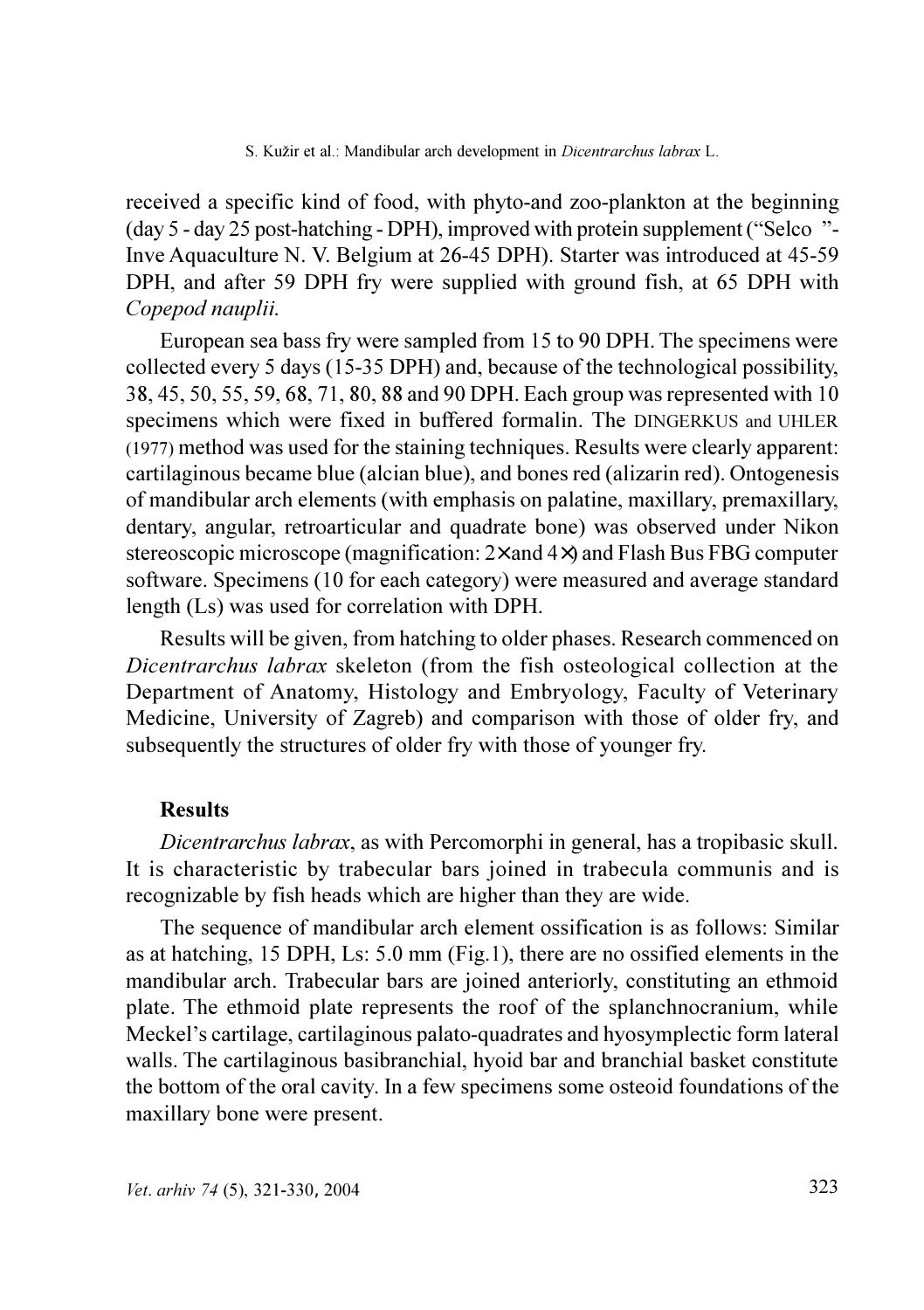

Fig. 1. Dicentrarchus labrax L. mandibular arch elements, (15. DPH, Ls: 5.0 mm), lateral view. The dotted lines and grevish colour indicate cartilage. ETHM.P: ethmoid plate; H.B: hyoid bar; HSY: hyosymplectic; M.CA: Meckel's cartilage; PAL.Q: palato-quadrate; TR: trabecula



Fig. 2. Dicentrarchus labrax L. mandibular arch elements, (25. DPH, Ls: 7.9 mm), lateral view. The dotted lines and grevish colour indicate cartilage. Full lines and black colour represent bony elements. DENT: dentary: ETHM.P: ethmoid plate; MAX: maxillary; M.CA: Meckel's cartilage; PAL.O: palatoquadrate; PMAX: premaxillary, PT.PR: pterygoid process.

20 DPH, Ls: 5.9 mm. Existing cartilaginous components have enlarged. Meckel's cartilages are curved; left and right elements are in contact with each other anteriorly. Palato-quadrates still appear like small sticks near the hyosymplectic and Meckel's cartilages. First signs of dermal maxillaries are present: two small, curved, osteoid rods.

25 DPH, Ls: 7.9 mm (Fig. 2). Meckel's cartilage starts to resorb in the anterior 1/3, except in the median connecting part. Processus dorsalis is clearly visible. After maxillaries (20 DPH), the first signs of dentaries are present at the same time as the premaxillary. The premaxillary appears as a curved, flat structure in front maxillaries. Pterygoid processes of palato-quadrate extend to the front of the ethmoid plate.

30 DPH, Ls: 9.0 mm (only 4 samples). The splanchnocranium remains practically unchanged. Pterygoid processes of cartilaginous palato-quadrates are clearly visible under the otic capsule. There is no sign of ossification on the palatine or quadrate part.

35 DPH, Ls: 11.2 mm. Maxillaries, premaxillaries and dentaries: ossification has developed, while the cartilaginous structures continue to regress. The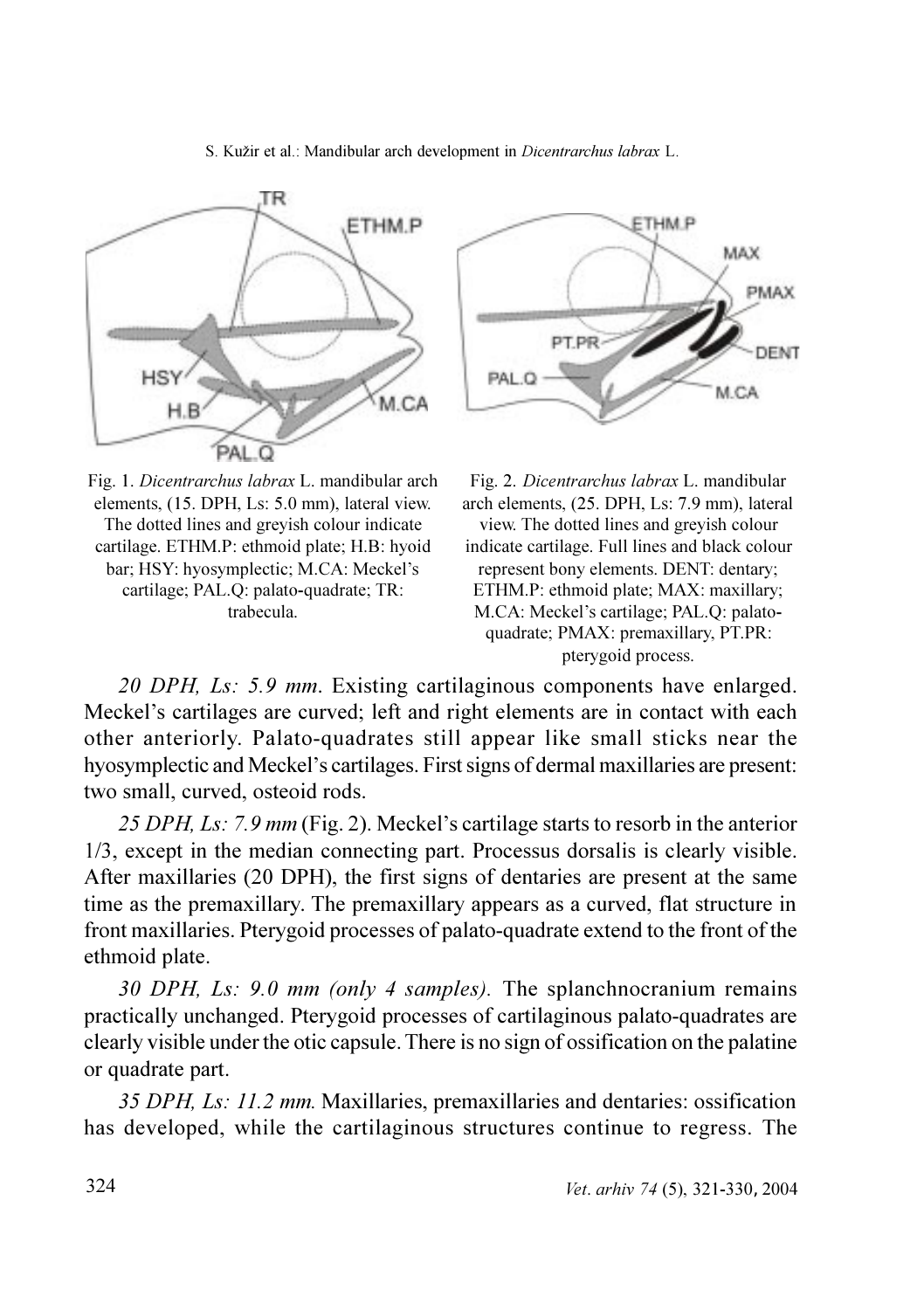maxillary's posteroventral end is in contact with the posterodorsal edge of the dentary.



Fig. 3. Dicentrarchus labrax L., (38. DPH, Ls: 14.5 mm), lateral view. AN: angular; DENT: dentary; MAX: maxillary; M.CA: Meckel's cartilage; PAL.Q: palato-quadrate; PMAX: premaxillary; PT.PR: pterygoid process; RAR: retroarticular.



Fig. 4. Dicentrarchus labrax L., (50. DPH, Ls: 18.9 mm), lateral view. AN: angular; DENT: dentary; MAX: maxillary; M.CA: Meckel's cartilage; PAL: palatine; PAL.Q: palato-quadrate; PMAX: premaxillary; PT.PR: pterygoid process; RAR: retroarticular.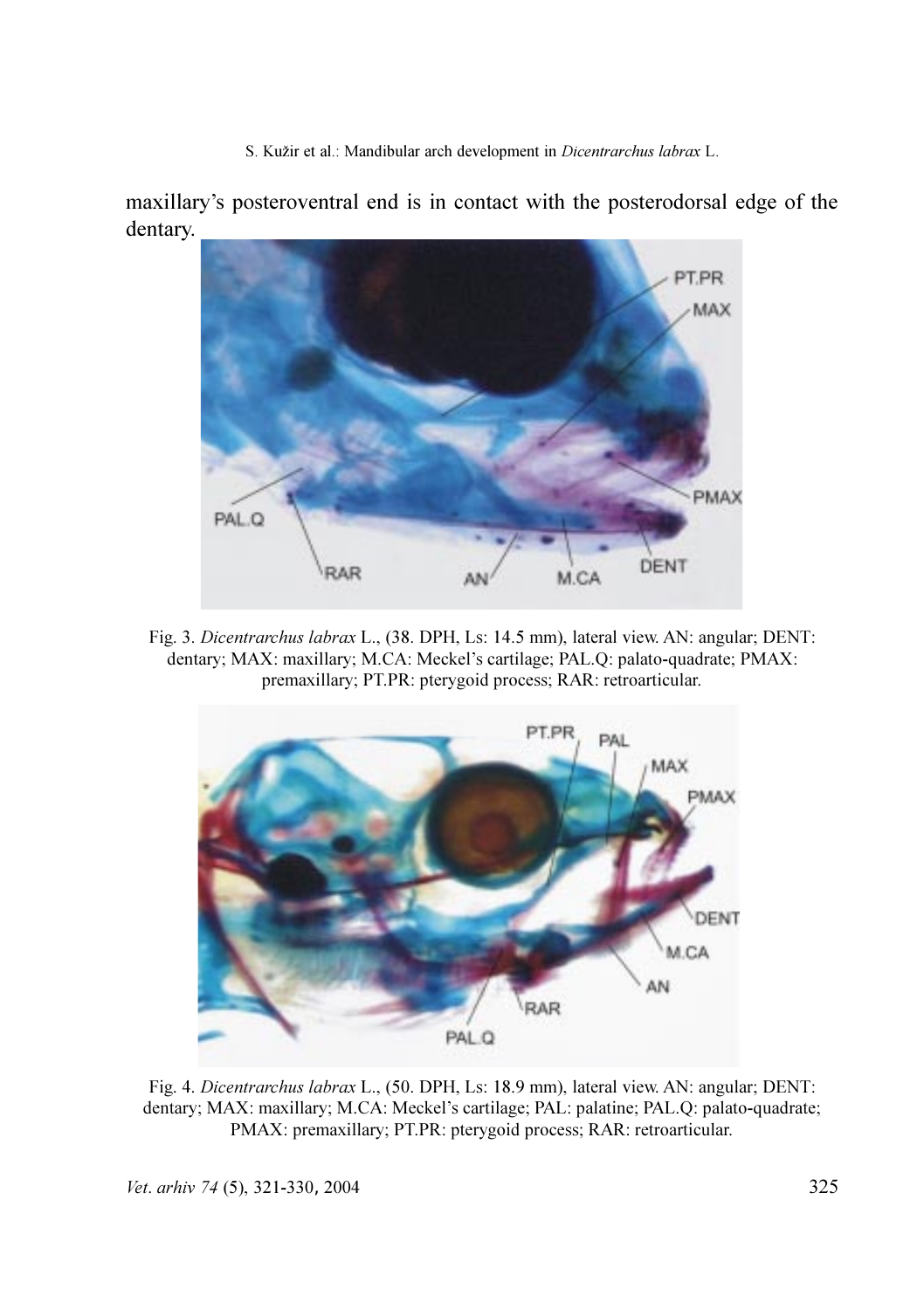38 DPH, Ls: 14.5 mm (Fig. 3). Premaxillaries and dentaries are well ossified, and teeth are visible. Toothless maxillaries are enlarged and are still in the process of ossification. The osteocranium has progressed. First chondral ossification appeared: the articulation of angular and quadrate, the same as the palatine bone. An indication of membranous retroarticular is present; the ectoptery goid bone is visible between the quadrate and palatine. The retroarticular bone is attached to caudal margin of the angular. Bony pharyngeal jaws are visible.

45 DPH, Ls: 14.6 mm. Meckel's cartilage is reduced in its permanent size. Angular, quadrate and retroarticular are in the middle of the ossification process. Ossification spreads anteriorly towards dentary, and posterodorsally towards quadrate. The bony splanch no cranium now displays maxillaries, premaxillaries, paltine, and dentaries.

50 DPH, Ls: 18.9 mm (Fig. 4) - 55 DPH, Ls: 20.5 mm. Ossification of cartilaginous-origin bones (palatine, angular, and quadrate) is still in progress. Maxillaries, premaxillaries, dentaries and retroarticular bone have become enlarged.



Fig. 5. Dicentrarchus labrax L., (80. DPH, Ls: 32.2 mm), lateral view. AN: angular; DENT: dentary; MAX: maxillary; M.CA: Meckel's cartilage; PAL: palatine; Q: quadrate; PMAX: premaxillary; ECTP: ectopterygoid; RAR: retroarticular.

S. Kužir et al.: Mandibular arch development in Dicentrarchus labrax L.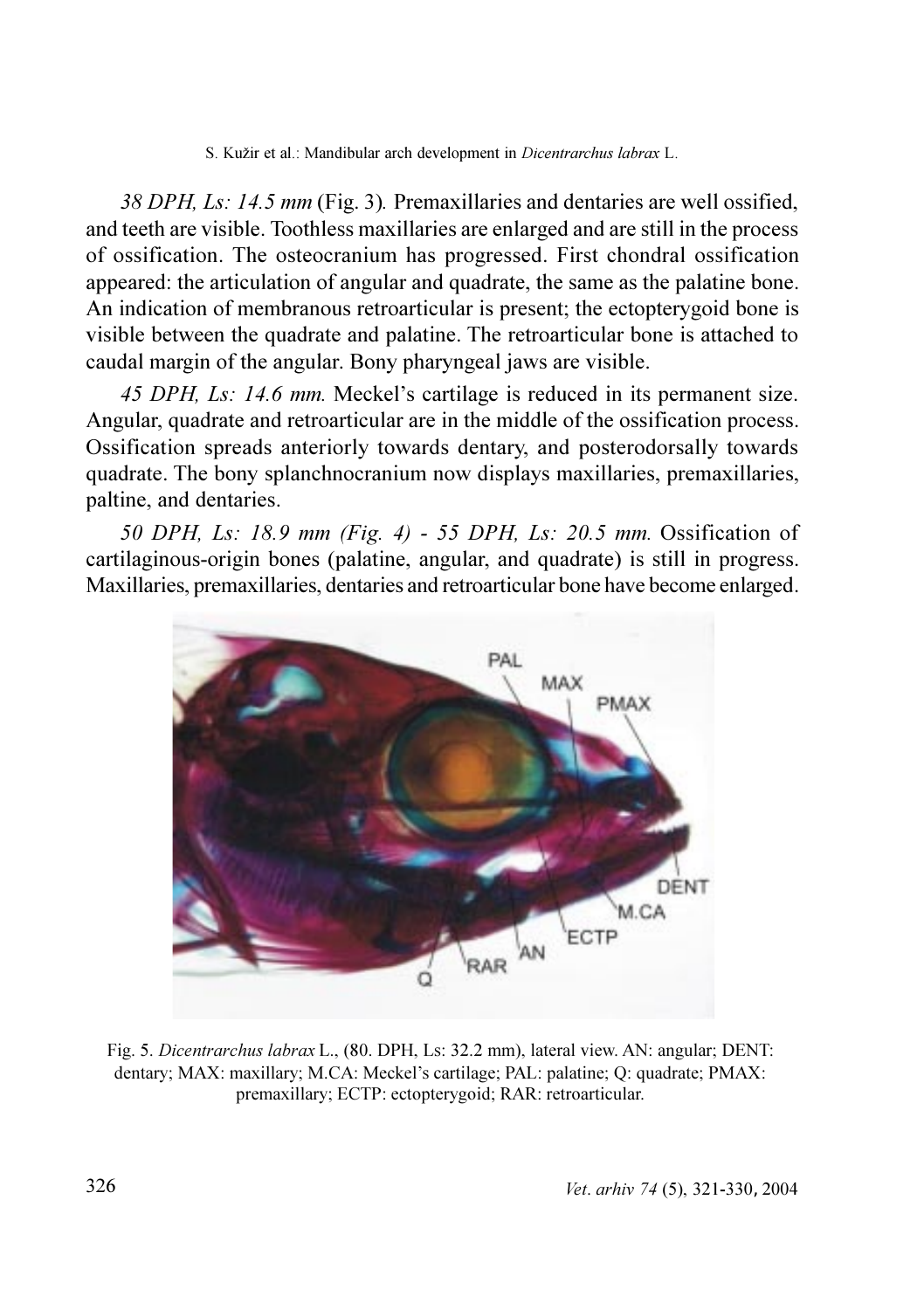59 DPH, Ls: 22.1 mm - 71 DPH, Ls: 27.3 mm. - Different calcification is visible through the red coloured intensity of specific mandibular arch elements. At the end of this period, ossification of almost all mandibular arch elements is complete. This includes fusion of each angular with the corresponding dentary and fusion retroarticular with the rest of the mandible. At day 71 DPH, only angular and quadrate had not completed the ossification process.

80 DPH, LS: 32.2 mm (Fig. 5). All bone elements of mandibular arch are present. The upper jaw is represented by toothless maxillary (paired) and toothbearing premaxillaries (paired). The lower jaw (mandible) is composed of the tooth-bearing dentary (paired, firmly connected), angular (paired, bears articulatory surface for the quadrate), retroarticular (paired) bone and Meckel's cartilage. Meckel's cartilage still exists but is maximally reduced. The mandible, across the angular bone, appears to articulate perfectly with the quadrates. Quadrates are connected through the ectoptery goid to the palatine bone.

During the ossification process the researched material displayed no pathological modification on cephalic region elements.

### **Discussion**

Different style and description beginnings, different living and farming conditions makes for difficulties in comparing stages of development of cephalic bony elements in teleosts (VANDEWALLE et al., 1995). Therefore, we discussed bony development in *Dicentrarchus labrax* L. showing two parameters: DPH (day posthatching) and standard length (Ls). The fry receive their initial nutritional supplement at 5-6 DPH. Yolk sac reduction and its disappearance in combination with mixed-type feeding occur between 8-10 DPH. (ŠARUŠIĆ, personal comm.). At 15 DPH, European sea bass juveniles demonstrate some kind of exogenous feeding (bigger *Artemia* sp.), but there are no bony elements in the oral cavity. As was evidenced by the current study, the oral cavity of juveniles is formed by cartilaginous elements: ethmoid plate, Meckel's cartilage, palato-quadrates, hyosymplectic, basibranchial, hyoid bar and branchial basket. In other researches involving the same species, GLUCKMANN et al. (1999) reports a different situation. They noticed onset of ossification of maxillaries and lower jaw ossification before disappearance of the yolk sac (in larvae  $\text{Ls} = 5.2$  and 5.7 mm). However, the maxillaries are the first bone in the cephalic region. The same applies to *Dentex*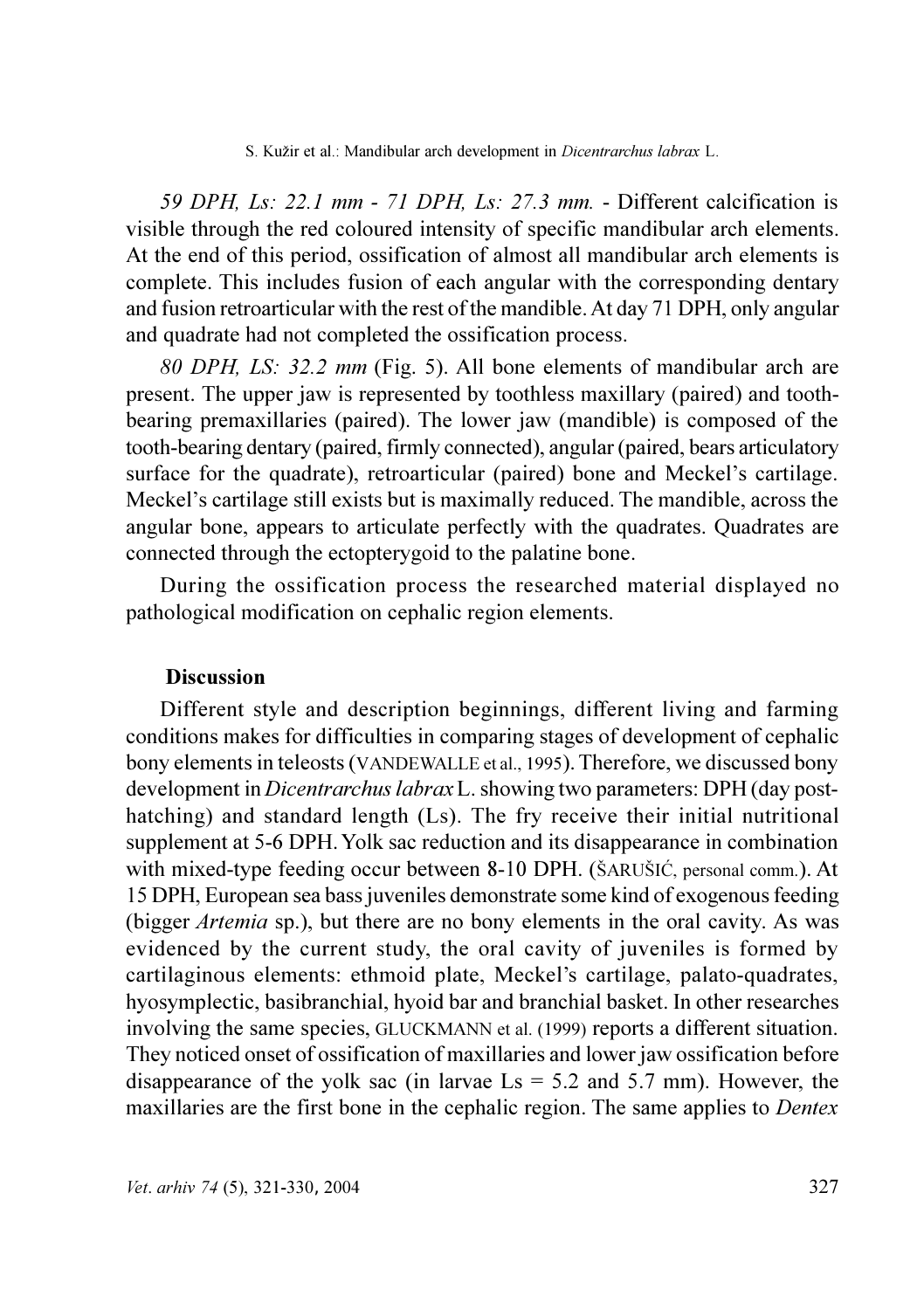*dentex* L. (KOUMOUNDOUROS et al., 2000), while VANDEWALLE et al. (1995) mention dentary as a first osifficate bone (2 DPH) in *Chrysichthys auratus* (Geoff. Saint-Hilaire, 1808).

Regression of cartilaginous parts exists in many teleosts, although it commences at different developmental sizes in different species (GLUCKMANN et al., 1999). In the mandibular arch of *Dicentrarchus labrax* L., the regression process begins first at Meckel's cartilage. This process commences soon after maxillary appearance (20 DPH), and before dentary indication (25 DPH).

In *Dicentrarchus labrax* L., shortly after maxillaries (20 DPH, Ls 5.9 mm), ossification begins on the premaxillaries (25 DPH, Ls 7.9 mm) and on dentaries at the same time. A similar situation, despite ossification order (neither time nor Ls), is noticed in *Dentex dentex L.* (KOUMOUNDOUROS et al., 2000) and *Xenistius* californiensis (WATSON and WALKER, 1992). GLUCKMANN et al. (1999) establish a different order for *Dicentrarchus labrax* L.: first maxillaries (Ls 5.2 mm), then dentaries (Ls 5.7) and ten premaxillaries (Ls 7.6 mm).

KATAVIĆ (1984) divides postembryonic development in *Dicentrarchus labrax* L. into three phases: 0-7 DPH larvae ("yolk sac"), 7-40 DPH post larvae (exogenous feeding), after 40 DPH juveniles. According to that division, the present research confirmed the initiating process of ossification on all elements of the mandibular arch in the larval phase (before 40 DPH) and is not completed until juvenile phases, respectively, at 80 DPH, although the first bony elements of the mandibular arch exist before the introduction of protein supplement in food (26 DPH). At the same time, all mandibular arch elements were initiating the ossification process prior to the introduction of starter food. In *Dentex dentex* L., all elements of the mandibular arch are formed during the larval stage (KOUMOUNDOUROS et al., 2000), while in Chrysichthys auratus, the ossification process is not completed until day 28 posthatching (VANDEWALLE et al., 1995).

Obtained data suggest that successful mariculture is possible only if the rearing process is successful, with maximal food adjustment to different fish stages and diminishing food loss at the same time, with an increasing degree of juvenile survival. A strong correlation exists between all the above mentioned facts, as well as knowledge of the ontogeny process and specific requirements of different fish species or category. This is particularly important at that point in time when fry switch from endogenous to exogenous feeding. In Dicentrarchus labrax L., during that specific time, no bony elements are noticed in the mandibular arch. If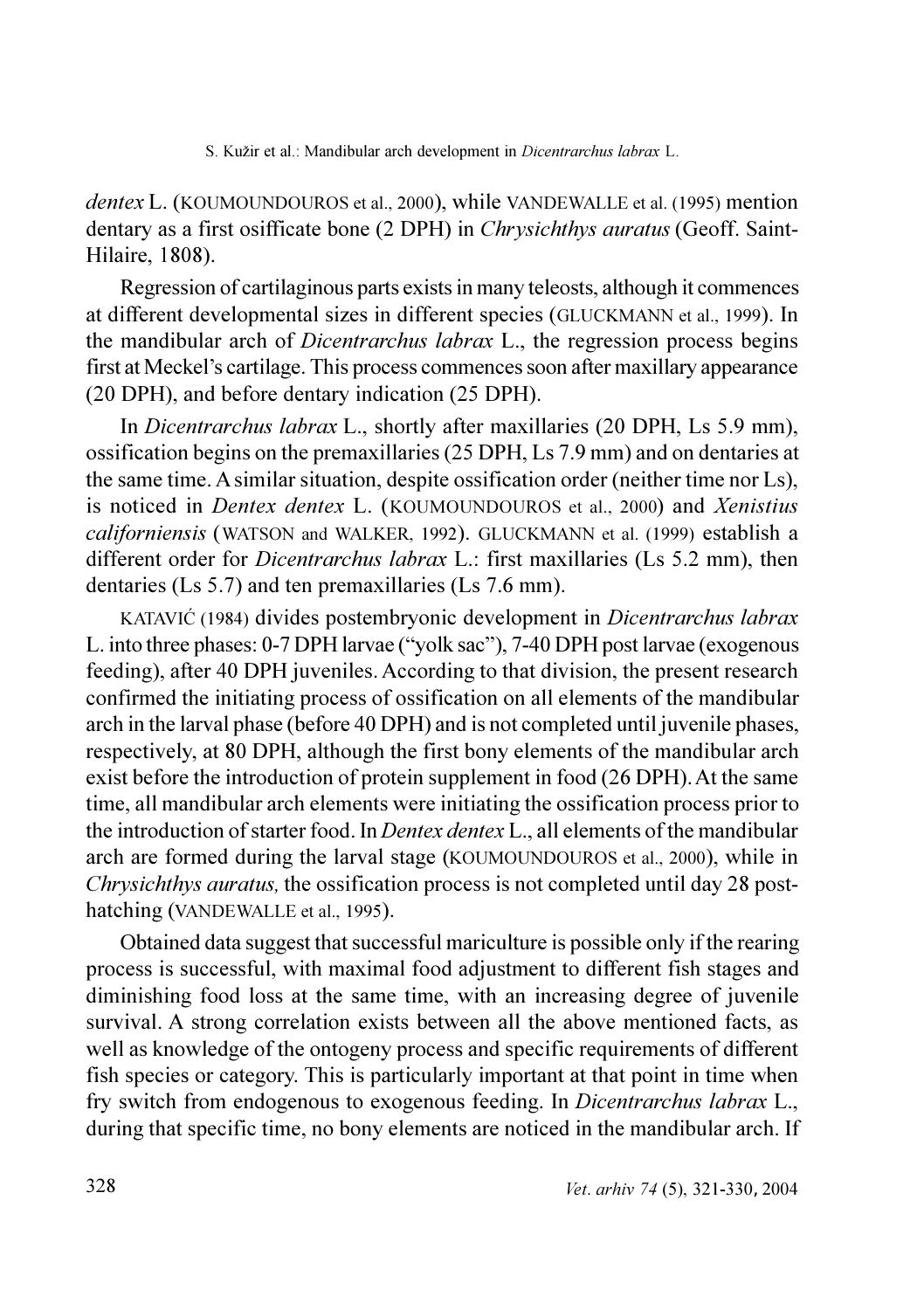we know that all bone elements in mandibular arch have been in the process of ossification at 38 DPH, it can be concluded that all food which needs to be consumed is maximally profitable after that point, or even after (80 DPH) when all process are completed.

Different data have been obtained about the correlation of DPH and Ls (KATAVIĆ, 1984; GLUCKMANN et al., 1999). There is also a possible difference in ossification process order, or at the time when it occurs. These results may have an influence on the ichthyoplancton identification process or on establishing a method for determination of DPH based on Ls. This may be partly explained by different environmental conditions, or perhaps by a different population of the same species.

#### Acknowledgments

This study was supported by grant No. 0053319, Republic of Croatia, Ministry of Science and Technology.

#### **References**

- BERALDO, P. M. PINOSA, E. TIBALDI, B. CANAVESE (2003): Abnormalities of the operculum in gilthed sea bream (Sparus aurata): morphological description. Aquaculture 220, 89-99.
- DINGERKUS, G., L. D. UHLER (1977): Enzyme clearing of alcian blue stained whole small vertebrates for demonstration of cartilage. Stain Technology 52, 229-232.
- FAUSTINO, M., D. M. POWER (2001): Osteologic development of the visceral skeleton in sea bream: alternative ossification strategies in teleost fish. J. Fish Biol. 58, 537-572.
- GLUCKMANN, I., F. HURIAUX, B. FOCANT, P. VANDEWALLE (1999): Postembrvonic development of the cephalic skeleton in *Dicentrarchus Labrax* (Pisces, Perciformes, Serranidae). Bull. Mar. Sci. 65, 11-36.
- KATAVIĆ, I. (1984): Inducirano mriješćenje i uzgoj ranijih stadija lubina Dicentrarchus labrax (Linnaeus, 1758) i komarče, Sparus aurata Linnaeus, 1758. Dissertation. Faculty of Sciences, University of Zagreb. Zagreb, Croatia.
- KOUMOUNDOUROS, G., G. ORAN, P. DIVANACH, S. STEFANAKIS, M. KENTOURI (1997): The opercular complex deformity in intensive gilthead sea bream (Sparus aurata L.) larviculture. Moment of apparition and description. Aquaculture 156, 165-177.
- KOUMOUNDOUROS, G., P. DIVANACH, M. KENTOURI (2000): Development of the skull in Dentex dentex (Osteichthyes: Sparidae). Mar. Biol. 136, 175-184.
- MILIŠIĆ, N. (1994): Sva riba jadranskog mora. Niva, Split.
- MOTEKI, M. (2002): Morphological aspects of feeding and improvement in feeding ability in the early larval stages of red sea bream *Pagrus major*. Fish. Sci. 68, 996-1003.